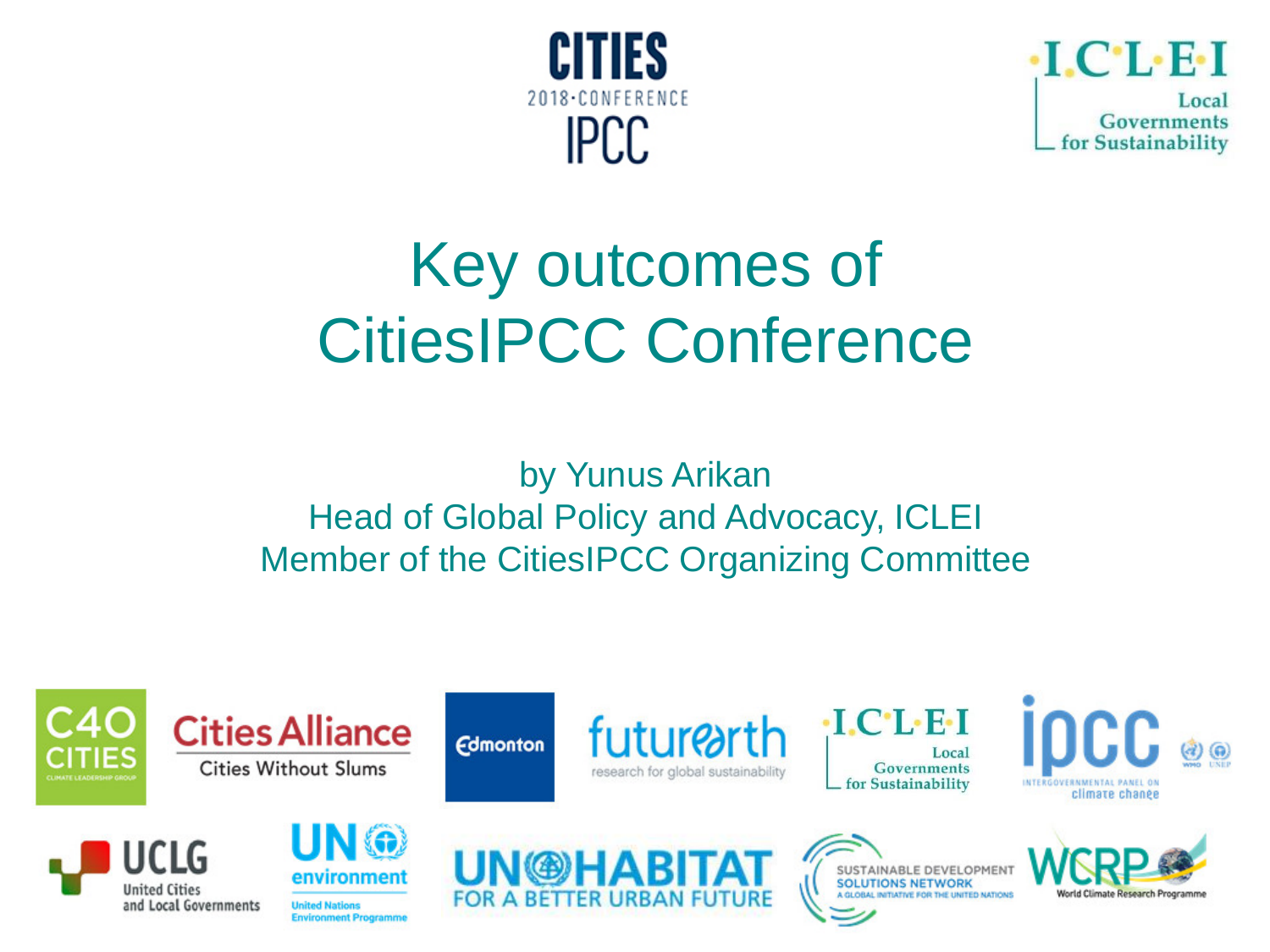

## **1. Core Outcomes :**

- [the global research agenda on cities and climate change](http:///)
- [a joint statement endorsed by 10 global organizations](https://citiesipcc.org/wp-content/uploads/2018/03/The-Science-We-need-for-Cities-We-want_March-7_Edmonton-1.pdf)

## **2- Edmonton Declaration:**

[. City of Edmonton and the Global Covenant of Mayors announced](https://www.globalcovenantofmayors.org/wp-content/uploads/2018/03/Declaration-Announcement-09.03.2018.pdf) As the official outcome of the Change for Climate Global Mayors Summit

. [the Change for Climate Edmonton Declaration](https://www.globalcovenantofmayors.org/wp-content/uploads/2018/03/Edmonton-Declaration-09.03.2018.pdf) will be open for signature at the ICLEI World Congress in Montreal in June 2018.

**3-** [Cities and Regions Talanoa](http://www.cities-and-regions.org/cop23/wp-content/uploads/2018/03/ipcc-media-advisory.pdf) [Dialogues with more than 20 events is](http://www.cities-and-regions.org/cop23/wp-content/uploads/2018/03/ipcc-media-advisory.pdf)  [announced,](http://www.cities-and-regions.org/cop23/wp-content/uploads/2018/03/ipcc-media-advisory.pdf) including the Canadian Cities and Regions Talanoa Dialogue to be convened at ICLEI World Congress in Montreal in June by Federation of Canadian Municipalities (FCM), City of Montreal and ICLEI.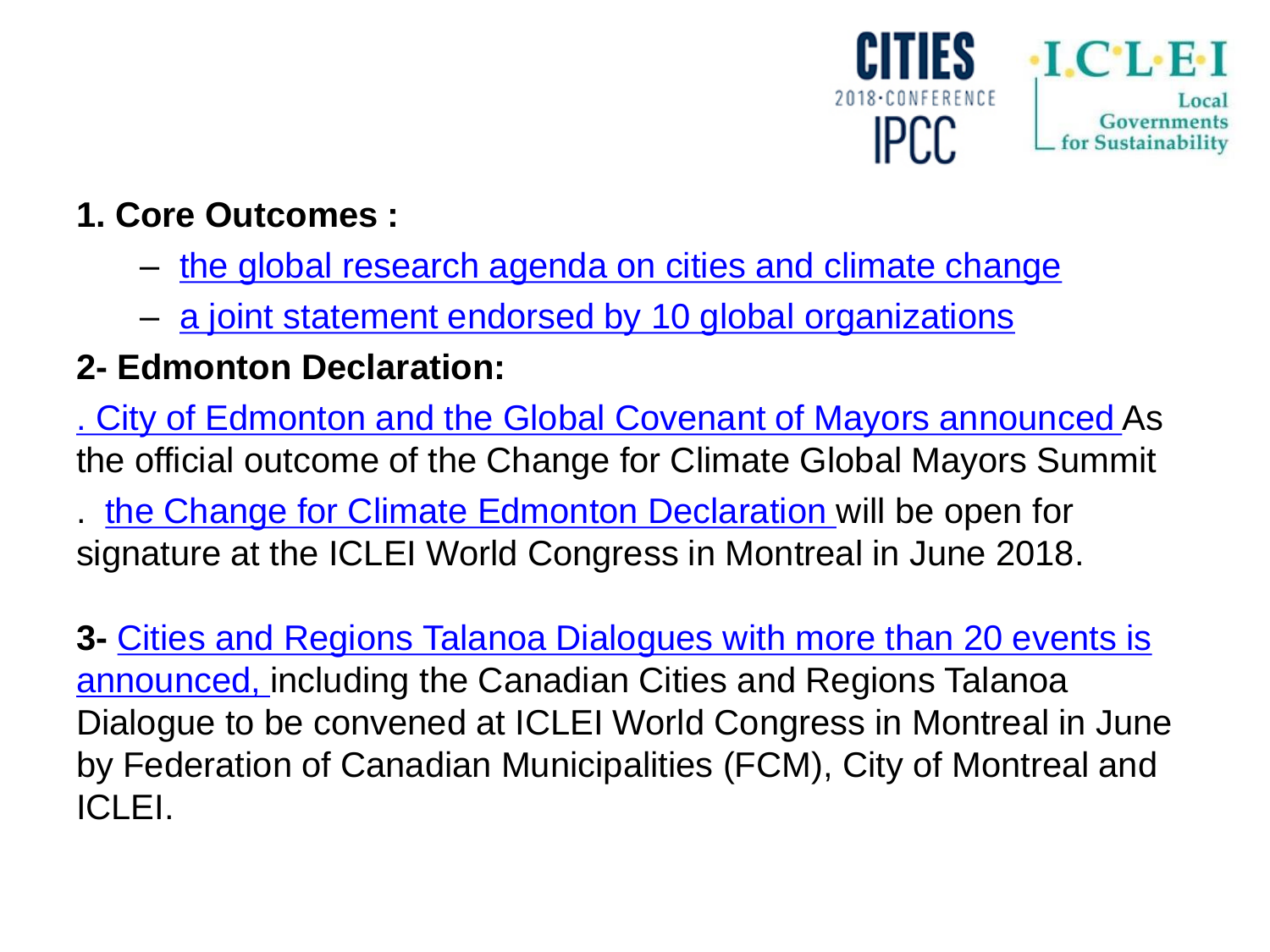

- **4 Themes;** Cities and Climate Change / Urban Emissions, Impacts, and Vulnerabilities / Solutions for the Transition to Low Carbon and Climate Resilient Cities / Enabling Transformative Climate Action in Cities
- **3 Future Research fields**
	- **Inclusion and social transformation, focusing on:**
		- Justice, equity
		- Power asymmetries and structural barriers
		- Most vulnerable populations & ecosystems
		- The challenges and opportunities of informality
		- Innovative forms of governance and institutions

#### – **Improving evidence-based information**

- Boundaries of urban systems
- Exploring trade-offs and synergies of climate change mitigation & adaptation
- Data, scenarios and modelling at the city level
- Robust climate and urban information
- Inequity in data gaps; mapping informal settlements
- Potential and benefits of Nature-Based Solutions
- **Funding & finance**
	- Role of banks, insurance companies & developers in climate action/inaction
	- Translation of costs & benefits of climate actions across multi-economic sectors (e.g. private/finance)
- **Next Steps; 2018**; IPCC 48 Plenary in, SR1.5, AR6, **2023**; AR7 and Cities Special Report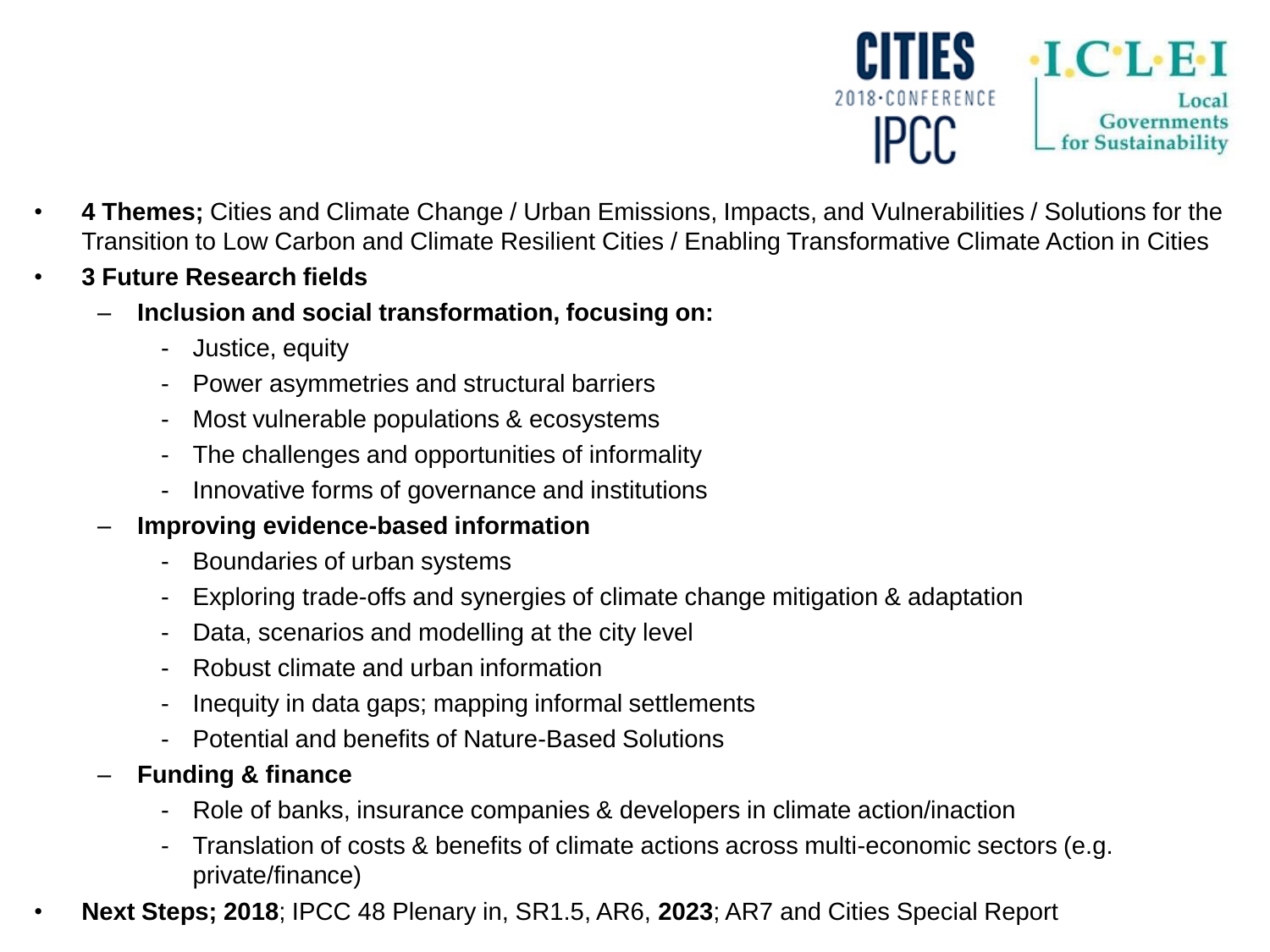

- **Joint Statement by 10 global networks: the science we need for the cities we want - working together to implement the global research agenda on cities and climate change**
	- Promote and implement the global research agenda on cities and climate change,
	- Stimulate research and the production of knowledge
	- Encourage science-based and evidence-based climate action in cities
	- Create and strengthen partnerships

#### • **Edmonton Declaration of Change for Climate Global Mayors Summit**

- Commitment to 1.5oC target, NDCs, science-based policy and decision making, adressing consumption-based emissions
- Consultations with networks of local governments
- Open for signature at ICLEI World Congress in Montreal in June
- Contribute the Global Climate Action Summit in California in September